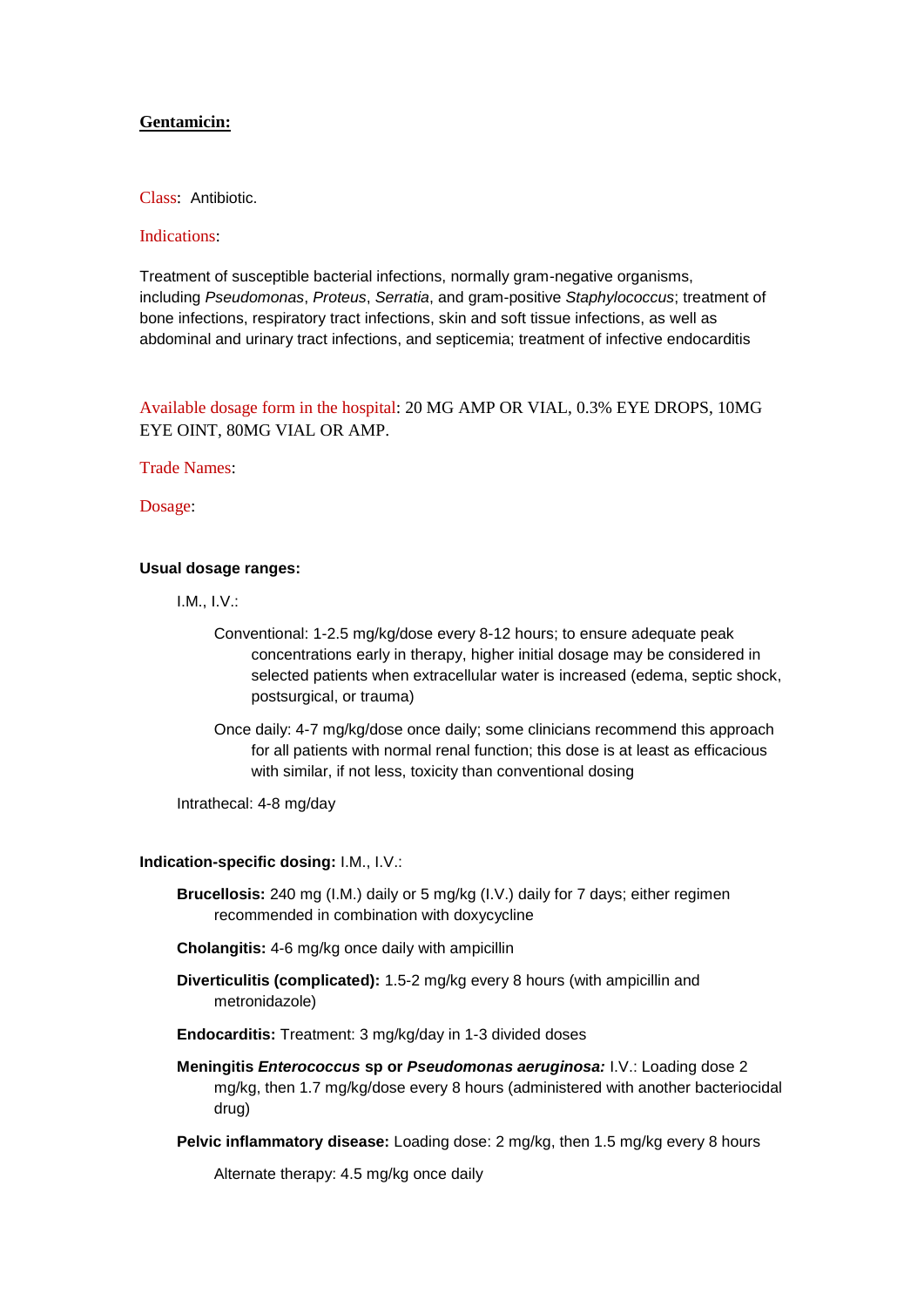- **Plague** *(Yersinia pestis):* Treatment: 5 mg/kg/day, followed by postexposure prophylaxis with doxycycline
- **Pneumonia, hospital- or ventilator-associated:** 7 mg/kg/day (with antipseudomonal beta-lactam or carbapenem)
- **Synergy (for gram-positive infections):** 3 mg/kg/day in 1-3 divided doses (with ampicillin)

**Tularemia:** 5 mg/kg/day divided every 8 hours for 1-2 weeks

**Urinary tract infection:** 1.5 mg/kg/dose every 8 hours

# **Dosing: Renal Impairment**

Conventional dosing:

 $Cl<sub>cr</sub> ≥ 60$  mL/minute: Administer every 8 hours

 $Cl<sub>cr</sub>$  40-60 mL/minute: Administer every 12 hours

 $Cl<sub>cr</sub>$  20-40 mL/minute: Administer every 24 hours

 $Cl<sub>cr</sub> < 20$  mL/minute: Loading dose, then monitor levels

- High-dose therapy: Interval may be extended (eg, every 48 hours) in patients with moderate renal impairment  $(Cl_{cr} 30-59$  mL/minute) and/or adjusted based on serum level determinations.
- Intermittent hemodialysis (IHD) (administer after hemodialysis on dialysis days) (Heintz, 2009): Dialyzable (~50%; variable; dependent on filter, duration, and type of IHD):

Loading dose of 2-3 mg/kg loading dose followed by:

- Mild UTI or synergy: 1 mg/kg every 48-72 hours; consider redosing for pre-HD or post-HD concentrations <1 mg/L
- Moderate-to-severe UTI: 1-1.5 mg/kg every 48-72 hours; consider redosing for pre-HD concentrations <1.5-2 mg/L or post-HD concentrations <1 mg/L
- Systemic gram-negative rod infection: 1.5-2 mg/kg every 48-72 hours; consider redosing for pre-HD concentrations <3-5 mg/L or post-HD concentrations <2 mg/L

**Note:** Dosing dependent on the assumption of 3 times/week, complete IHD sessions.

Peritoneal dialysis (PD):

Administration via PD fluid:

Gram-positive infection (eg, synergy): 3-4 mg/L (3-4 mcg/mL) of PD fluid

Gram-negative infection: 4-8 mg/L (4-8 mcg/mL) of PD fluid

- Administration via I.V., I.M. route during PD: Dose as for  $Cl_{cr}$  <10 mL/minute and follow levels
- Continuous renal replacement therapy (CRRT) (Heintz, 2009; Trotman, 2005): Drug clearance is highly dependent on the method of renal replacement, filter type, and flow rate. Appropriate dosing requires close monitoring of pharmacologic response, signs of adverse reactions due to drug accumulation, as well as drug concentrations in relation